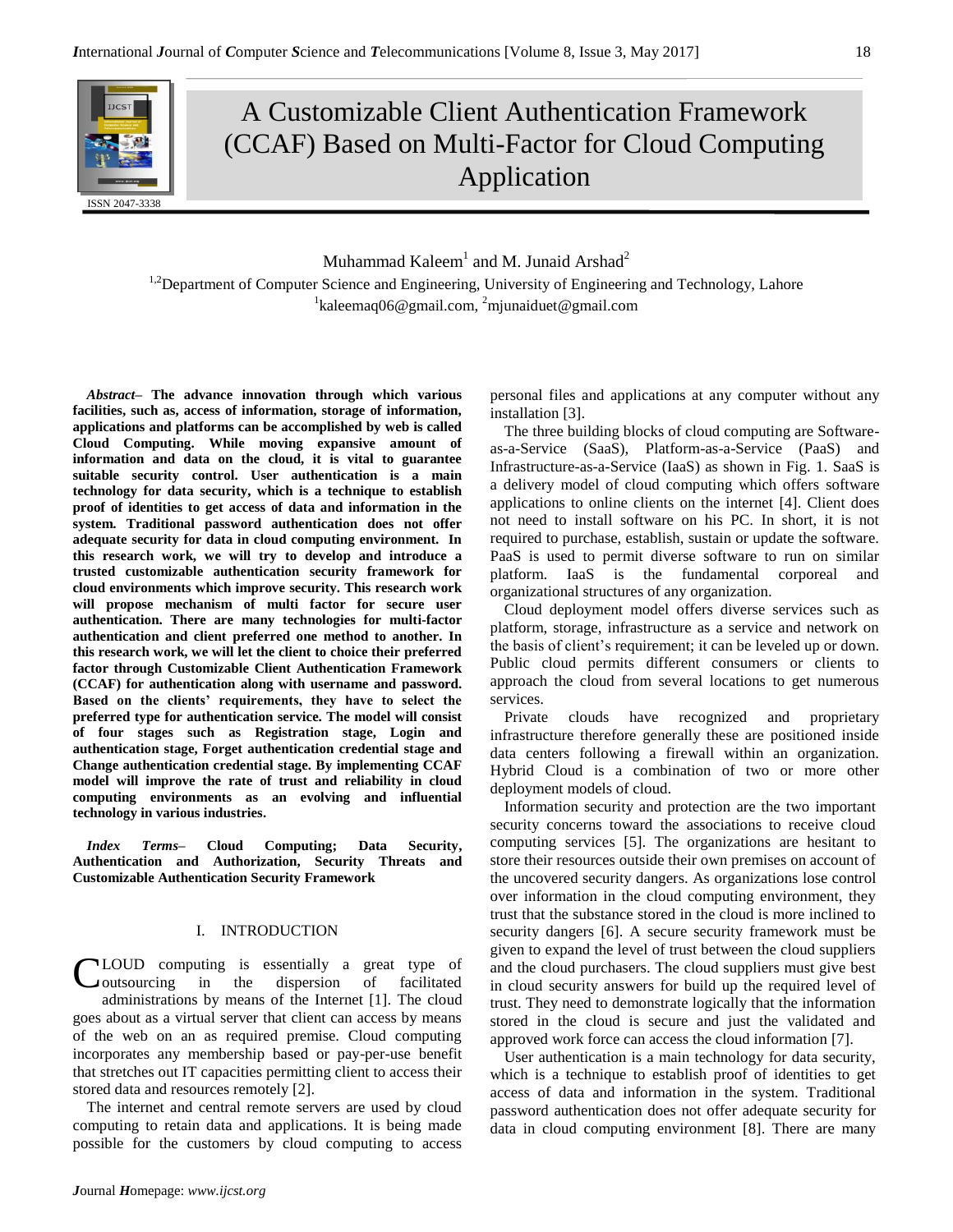

Fig. 1: Cloud Computing Delivery and Deployment Model

technologies for multi-factor authentication and client preferred one method to another. It's better to decide clients to choice their preferred method for Multi-Factor Authentication.

The authentication mechanism plays a vital role in security enhancement [9]. Authentication mechanism is like an entrance door and will allow only the trusted individuals to enter in the cloud premises. The mechanism should be robust enough to ensure availability by letting the right person in, any time and any place. Authentication mechanism can be combined with cryptographic techniques to ensure confidentiality of data [10]. Having the best possible authentication mechanism along with a complete security plan can mitigate most of the security concerns of cloud consumers.

From the above readings and concerns, it is understood the significance of security in cloud. As a solution for this issue, this research work will look at how to oversee verification and authentication frameworks in cloud situations and offer a methodology of cloud security framework for giving confirmation and approval managements to cloud based administrations. In this research work, we will let the client to choice their preferred factor through Customizable Client Authentication Framework (CCAF) for authentication along with username and password. In the meantime, the task will concentrate on the best way to convey those services and resources in an interoperable and secure way.

# II. RELATED WORK

All the application utilizes any validation method to secure the clients' data in multi-occupancy way. By and large, username and password are the straightforward approach to accomplish validation, yet this method is not that much secure to shield the data from the unapproved access of the client. Numerous security assaults are conceivable to break this single-level authentication framework like brute-force attack, password guessing, man-in-the-middle attack and so on. Along these lines, [11], [12], [13] depicts authentication procedure that is called multi-level authentication or multifactor authentication. [14] depicts distinctive authentication and approval framework which expresses that all the application must utilize more than one-level for authentication to secure the data. [14] additionally determines that utilization one time produced secret key which will be sent to the email address or cell number.

Sarbjeet Singh and Maninder Singh proposed a multiauthentication mechanism for cloud security in which validation process is done in two levels [15]. First place level uses general username and secret password. Second level is pre-decided arrangement of steps. The upside of this plan is that it doesn't require any extra equipment like software and hardware. So this can be utilized and accessed from anywhere and anytime over the globe. They inferred that the quality of any authentication strategy relies on the likelihood of breaking that method.

In cloud computing environment, there are several multitier authentication mechanisms, however they do not give security against virtualization attacks and insider attacks. In cloud computing environment, entire authentication mechanism lies in the server side. In this way, it is difficult to trust the outsider server in cloud framework. Ashish et al. [7] proposed a secured and more progressed multi-level authentication framework for accessing cloud resources and services.

Nayak, Sanjeet Kumar, Banshidhar Majhi and Subasish Mohapatra, et al. [16] recommended an authentication technique in the cloud computing. This structure shows mutual validation and session key understanding between the confirmed client and the cloud service provider for the fulfillment of the authentication procedure. The security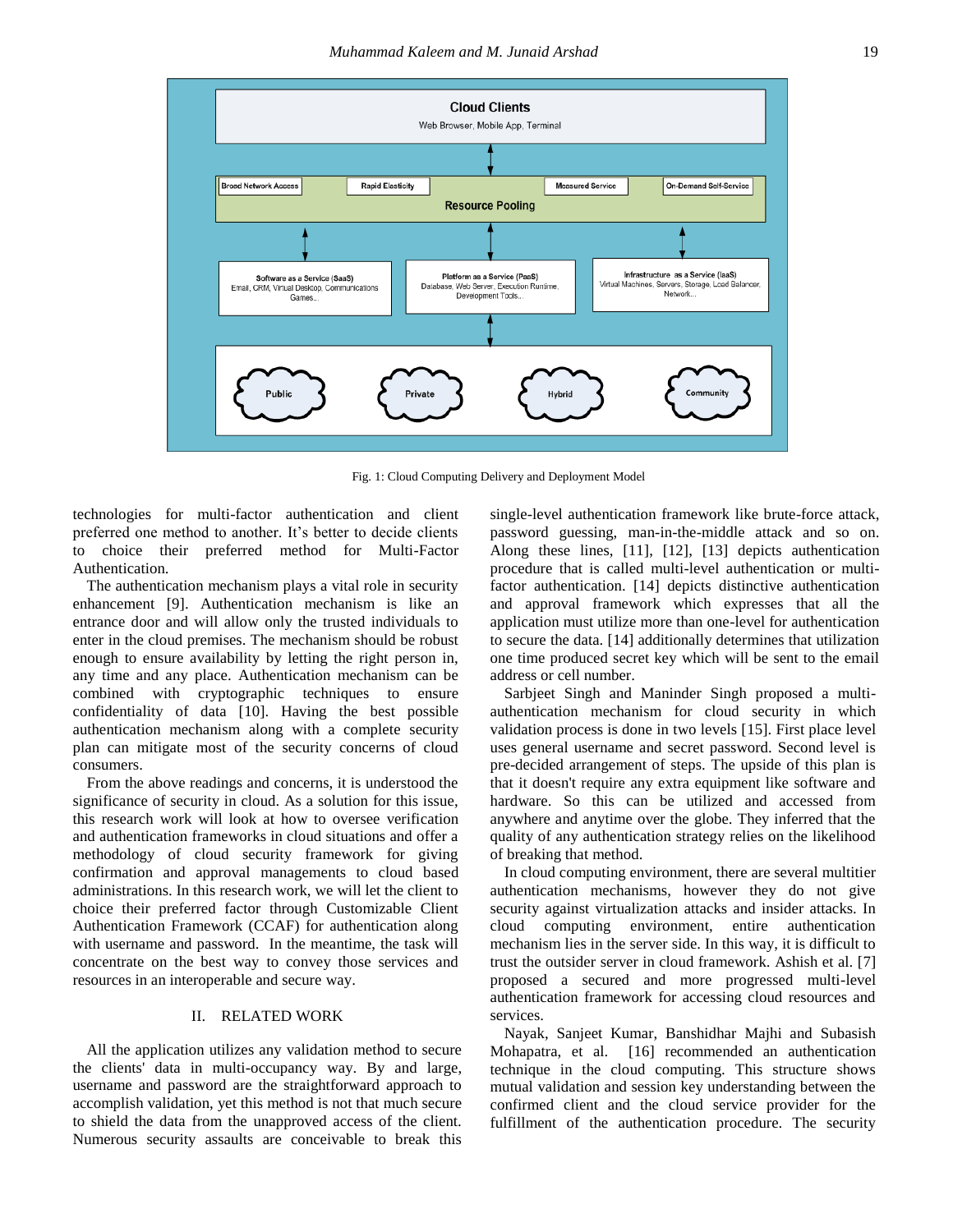examination of this methodology shows that it is safe from the reply attack.

M.S. Shashidhara et al. [17] proposed a multi-client verification system for distributed computing. In this system, client distinguishing proof is confirmed before signing into the cloud server. Proposed convention can oppose interloper assault and DOS (Denial of Service) assault. Sultan Ullah et al. [18] proposed multi-level, multi-factor verification methodology is utilized for the confirmation and approval of the users. This plan builds the privacy and trustworthiness of the information. This model proposed the blend of cryptography and access control to keep the information safe from vulnerabilities.

Another scheme proposed by Liao etal. [19] in which they

have used public key cryptography. But they send the password and user ID in plaintext. Plaintext data can be easily intercepted by intruders. This scheme doesn't care about the confidentiality and privacy of users. In addition to this the scheme doesn't provide password change option which can be a flaw during real time environment.

## III. PROPOSED WORK

In this research work the algorithm and implementation of various phases and activities of secure authentication will be discussing in detail. Figure 2 represents the proposed framework for Customizable Client Authentication Framework (CCAF).

| Table 1: Comparison with Existing Authentication Technique |  |  |
|------------------------------------------------------------|--|--|
|                                                            |  |  |

| Authentication<br>Method                                  | Security From<br>Insider<br>Assault | Presence of<br><b>Authentication Factor</b><br><b>Selection Control</b><br>Towards CSP or Client | <b>Additional Software</b><br>Hardware Required | Number of<br>Security Levels |
|-----------------------------------------------------------|-------------------------------------|--------------------------------------------------------------------------------------------------|-------------------------------------------------|------------------------------|
| Customizable Client<br>Authentication<br>Framework        | <b>Yes</b>                          | CSP and Client                                                                                   | Depends on Client's<br>Requirement              | Multiple                     |
| Multi-tier<br><b>Authentication Scheme</b><br>in Cloud    | <b>Yes</b>                          | CSP                                                                                              | No                                              | $\overline{c}$               |
| Mutual Authentication<br>Framework For Cloud<br>Computing | N <sub>0</sub>                      | <b>CSP</b>                                                                                       | Yes                                             | $\overline{c}$               |
| Proactive<br>Model For Security In<br>Cloud Computing     | No.                                 | <b>CSP</b>                                                                                       | Yes                                             |                              |



Fig. 2: Proposed Customizable Client Authentication Framework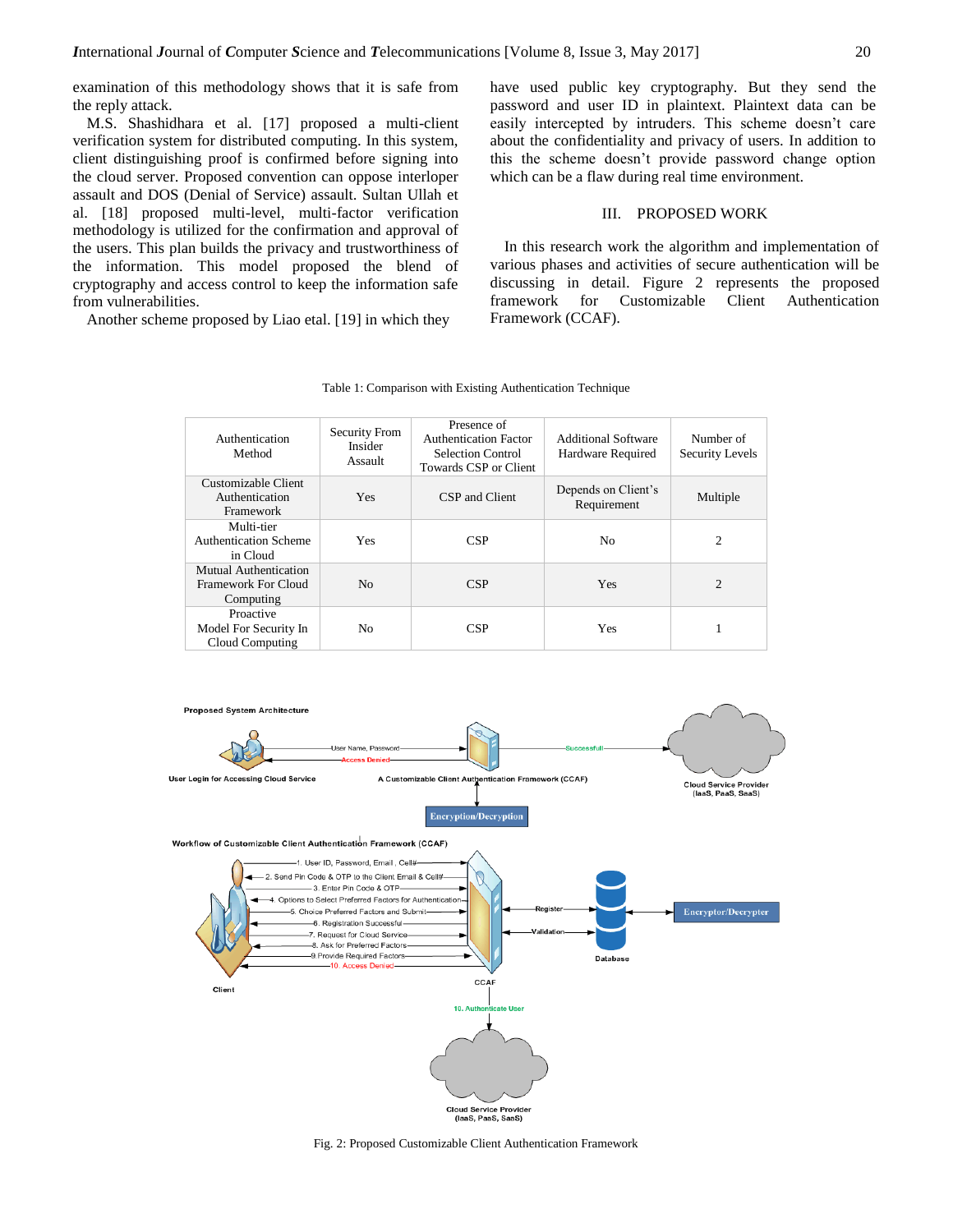## *A) Components of CCAF*

The framework will consist of four main components. These are as follows:

*Client:* Client has limited access to the resources from the cloud offered resources, application and services. The client demands for cloud services to the CSPs. Clients are required to prove themselves during login and authentication stage by giving exact and real identification details for getting cloud services, application and resources.

*Customizable Client Authenticator:* Customizable Client Authenticator (CCA) will decide whether a client should be allowed to access cloud services, application and resources or not. The idea of insisting CCA in cloud computing is to certificate the user to access services through the service provider. CCA has two stages, one is Registration Stage and another is Verification and Authentication stage. The CCA has a database server which store registered clients' information and authenticate the registered user to access cloud services.

*Encryption/Decryption:* Cryptography is the process of preventing private data from stolen []. Cryptography is the important process that can be used to authenticate the sender of the message whether it is the actual sender or not. Encryption is commonly used for secure your data. Encryption is a process of converting data to a form that cannot be used in any meaningful manner without special knowledge. It is preventing unauthorized access [25]. Decryption is a reverse process of encryption. This component is utilized to encrypt the information of clients. It utilizes a key for encryption and decryption.

*Cloud Service Provider (CSP):* A Service Provider that offers clients software or storage services accessible by means of a private cloud or public cloud. As a rule, it implies the capacity and software is accessible for access through the Internet.

#### *B) Work Flow of CCAF*

The framework flow work will consist of four stages. These are as follows:

*Registration Stage:* Whenever a new client wants to access cloud services, client has to register first on to the cloud. Client should have a valid Email ID, mobile phone and provide right information in order to complete registration.

*Login and Authentication Stage:* Login and Authentication stage enables client to provide its active login ID and password for verification and provide their preferred authentication factor to access cloud application according to the services provided by CSP.

*Forget Authentication Credential Stage:* This stage will provide the facility of forget password with the help of which a new system generated password has been sent at client's email address.

*Step Wise Work Flow of Proposed CCAF Framework Process:* The overall working steps in the CCAF authentication process is explained in eleven steps. They are:

- *Step 1:* The client sends User ID, Password, Email ID and Cell# to the CCAF authenticator for new registering.
- *Step 2:* CCAF validate the user credentials for uniqueness. If unique, sends Pin Code & OTP to the client email address & Cell phone number else it goes to Step 1.
- *Step 3:* Client provide Pin Code and OTP to the CCAF authenticator.
- *Step4:* CCAF verify Pin Code and OTP provided by the client, if validated, CCAF provides the options to the client to choose other factors for authentication.
- *Step 5:* Client choose their preferred factors according to their interest and submit.
- *Step 6:* CCAF register the client identifications, client credentials information is stored in the database and sends a message of registration successful.
- *Step 7:* After the successful registration, the client sends a request of a cloud service to the CCAF authenticator.
- *Step 8:* CCAF validate the client credentials and redirect the client to a page, where the client enters the preferred factors for high-level authentication.
- *Step 9:* Client provide required factors to the CCAF authenticator.
- *Step 10:* CCAF authenticator performs validation and if accept CCAF provides the entry of the client request.
- *Step 11:* Client gain the cloud service according to the demand.

#### *C) Forget Authentication Credential Stage*

This feature allows the client to recover their password in a few simple steps. On clicking forget your password system open a new screen on which user will provide required information. If the information is correct then system will have sent password and generate a successful delivery message on screen.

The forget authentication credential process is shown in the Fig. 3.

The working steps in the forget authentication credential stage is explained below:

- *Step 1:* Client clicks "Forget Password ". System will open a new screen.
- *Step 2:* Client is requested to enter the required information. These information consists Email ID, Phone No., Preferred security question (selected during registration stage) and Preferred security question answer. This additional level stops clients accepting messages they didn't ask.
- *Step 3:* The client's provided information are checked in the database. If that information is existing in database and correct, then system generate one-time token (UUID) and sent to the client's phone# for confirmation, else generate error message.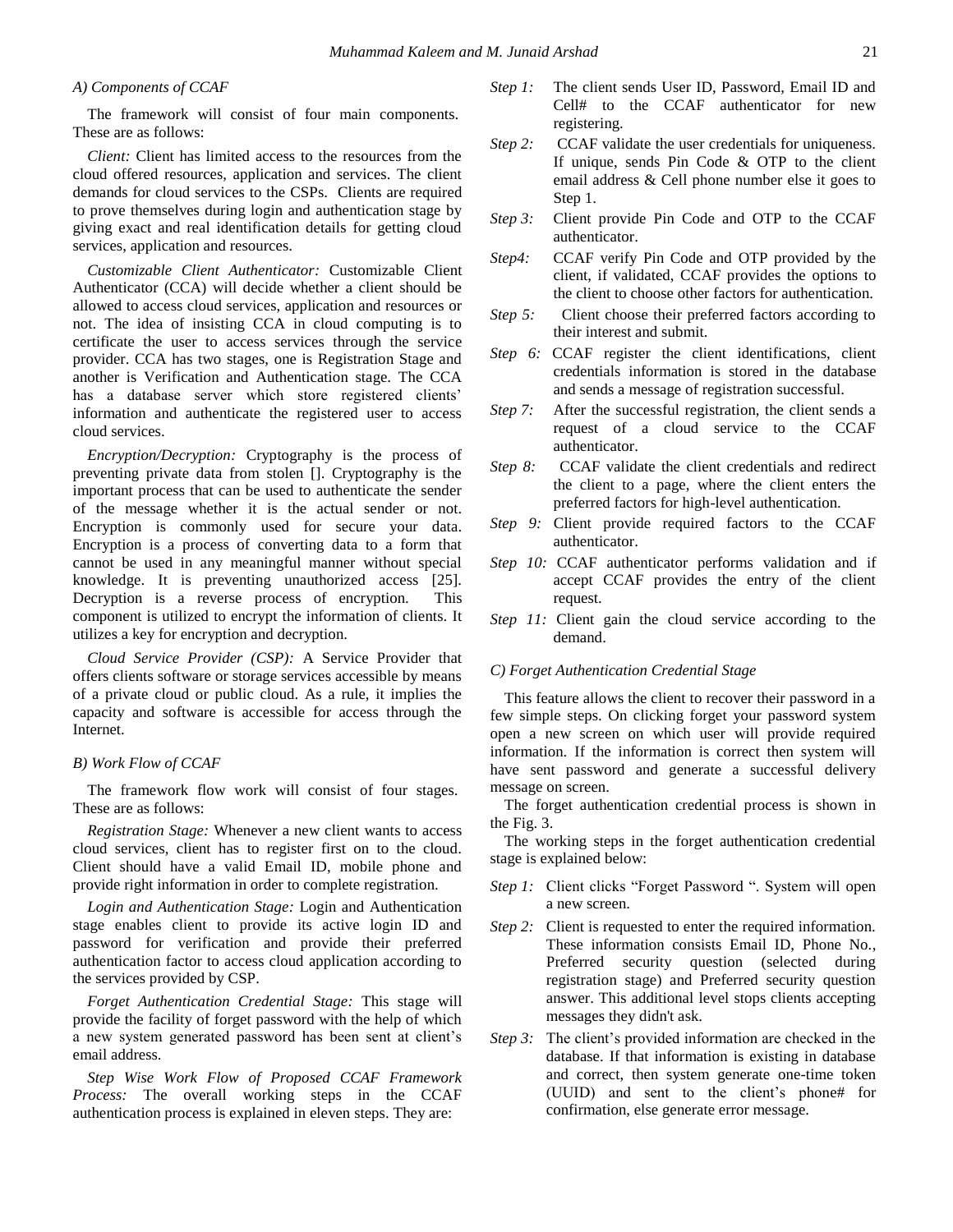- *Step 4:* Client enter the UUID. System checks and verifies the provided UUID. If the information is valid go to the next step, else generate error message.
- *Step 5:* Assuming all the provided information's are correct, system get password from database, and sent plain password to the Client email address and generate successful message on the screen.

#### *D) Change Authentication Credential Stage*

This stage is used to provide capability of altering the old password with the new password at any time. Client has to provide his old password and new password to change his old password.

The working steps in the change authentication credential stage are explained below:

*Step 1:* Client clicks "Change Password ". System will open a new screen.

- *Step 2:* System checks the current session for logged user. If the user is legitimate then system will display change password screen, else system will redirect the client to login screen and display error message.
- *Step 3:* Client enter old password, new password and verify the new password and submit.
- *Step 4:* System check and verify the old password. If old password is correct, then system verifies the new password. if valid then go to the next step, else display the proper error message.
- *Step 5:* system update client password and send confirmation email to the client registered email address for successful update password.
- *Step 6:* System update modified date and time for audit purpose.



Fig. 3: Forget Authentication Credential Process



Fig. 4: Forget Authentication Credential Process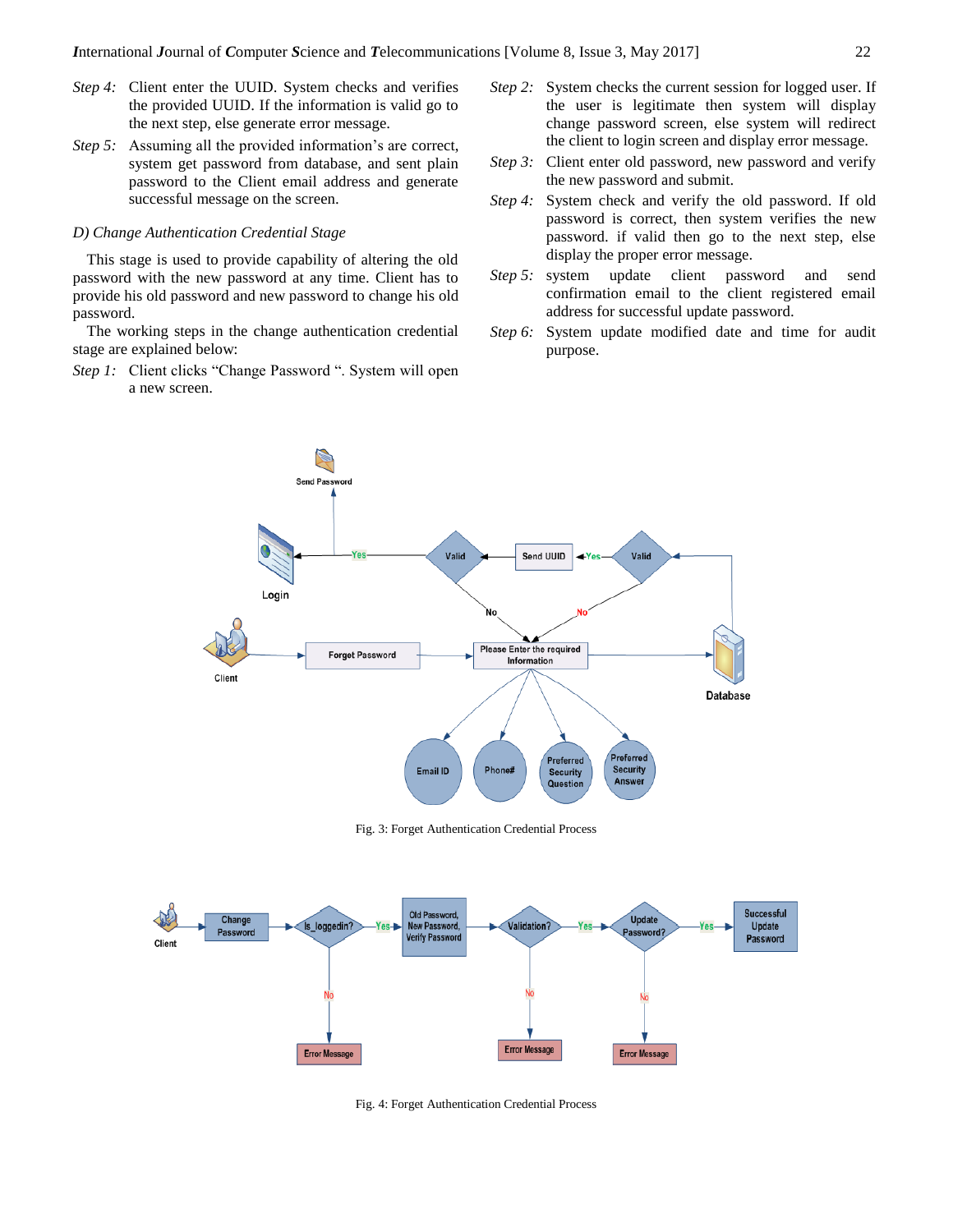# *E) Implementation of Proposed CCAF Framework*

Implementation of proposed authentication framework is as follows:

| <b>Login Policy</b>                                                       |                                           |  |  |  |  |  |  |
|---------------------------------------------------------------------------|-------------------------------------------|--|--|--|--|--|--|
| Lock an Account After a Certain Number of Failure<br>30                   |                                           |  |  |  |  |  |  |
| Number of Minutes to Wait Until Logins are Allowed Again<br>60            |                                           |  |  |  |  |  |  |
| Block an IP Address After a Certain Number of Failed Logins 30            |                                           |  |  |  |  |  |  |
| Require Multi-factor Authentication                                       |                                           |  |  |  |  |  |  |
| <b>Multi-factor Authentication Policy</b>                                 |                                           |  |  |  |  |  |  |
| Please Choose Your Preferred Method for Authentication                    |                                           |  |  |  |  |  |  |
| <b>▽</b> One Time Pin from CCAF Authenticator to Mobile Phone             | Arithmetic Captcha With Secret Key Factor |  |  |  |  |  |  |
| One Time Token Through Email                                              | MEI Number of Mobile Phone.               |  |  |  |  |  |  |
| $\triangleright$ Digital Signature                                        | $\triangledown$ Biometric Devices         |  |  |  |  |  |  |
| Token-based Authentication                                                |                                           |  |  |  |  |  |  |
|                                                                           |                                           |  |  |  |  |  |  |
| <b>Password Policy</b>                                                    |                                           |  |  |  |  |  |  |
| Password Minimum Length<br>Password Maximum Length<br>5                   | 24                                        |  |  |  |  |  |  |
| Password Minimum Special Character<br>Password Minimum Digits<br>$\theta$ | $\bf{0}$                                  |  |  |  |  |  |  |
| Password Require Change Every X Days<br>0                                 |                                           |  |  |  |  |  |  |
|                                                                           |                                           |  |  |  |  |  |  |

Fig. 5: Implantation of Proposed CCAF Authentication Framework

*F) Implementation of Proposed CCAF Framework*



Fig. 6: Block Diagram of Encryption and Decryption for Security

## *Encryption Process:*

*Step 1. "Transform data into Binary form by using ASCII values."*

For character "K" its ASCII code is "75" and Binary code of "75" is "01001011"

*Step 2. "Choice the binary key"*

It can be any 4-bit key that repeats two times while performing operation on 8-bit value. Here, binary key is "1101".

*Step 3. "Implement binary XOR method on binary data by using selected key"* 

> Binary converted data is "01001011" and binary key is "11011101". After taking XOR operation output binary data is "10010110".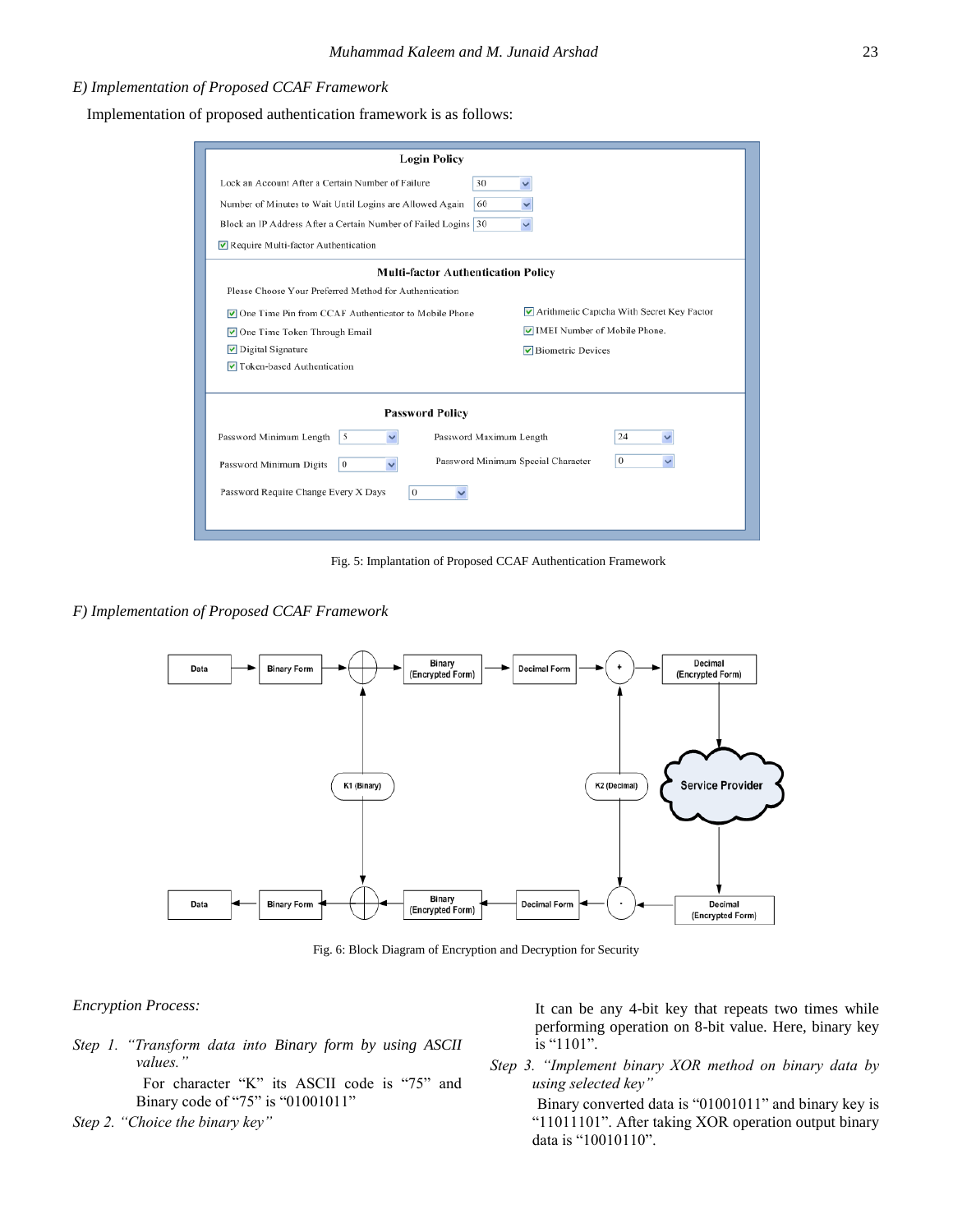"10010110" is the resulted binary encrypted form of data.

- *Step 4. "Transform binary encrypted data into Decimal form"* Decimal form of binary encrypted value "10010110" is " $150$ ".
- *Step 5. "Choice the decimal key"*

It can be any decimal value so here we take "247" as a decimal key.

*Step 6. "Implement Addition operation on decimal data by using selected decimal key"*

> Decimal converted value is "150" and decimal key is "247". After taking addition operation output decimal data is "397". "397" is the output encrypted decimal data.

*Decryption Process:*

*Step 1. "Select the decimal key"* 

 Key is same which is used for encryption that is "247".

*Step 2. "Perform Subtract operation on decimal data by using selected key"* 

> Decimal encrypted data is "397" and key is "247". After performing subtraction operation output value is "150".

*Step 3. "Convert decimal data into binary form"*

Binary form of decimal value "150" is "10010110".

*Step 4. "Select the binary key"* 

 Key is same which is used for encryption that is "1101".

*Step 5. "Perform binary XOR method on binary data by using selected key"* 

> Binary encrypted data is "10010110" and key is "11011101". After taking XOR operation output value is "01001011".

*Step 6. "Change Binary data into original data with the help of ASCII code."*

> For binary value "01001011", its ASCII value is "75" which is equal to character "K".

#### *G) Security Analysis of Proposed Framework*

This security analysis clarifies how proposed structure mitigation of possible threat.

S*ecure Identifications Management:* The CCAF server stores all the information of the client in a protected database. Server checks the availability of unique client ID for every client at the time of new enrollment.

*Secure Authentication Credential Change Management:*  Proposed authentication framework encourages clients to change password, cell phone number, IMEI number, and secret key using user friendly and secure way, at whenever as discussed in area 6.6. This change capability makes the CCAF framework essentially stronger as compared to the static password based system.

*Man-In-The Middle Attack (MITM):* In this proposed framework regardless of the possibility that hackers figure out how to get the client ID and password and are capable to login to the system, they can't get to cloud resources and services, as the client needs authentication which requires client preferred factor like secret key, one-time password (OTP), cell phone and IMEI number, digital signature etc. These privileged are just shared between the client and the server using separate secure channel. Moreover, we used cryptography technique in the proposed framework to secure critical information. Hence the proposed plan is solid and safe against MITM attack.

*Stolen Identification Attack and Unapproved Access Attack:*  In our proposed framework, all verification components are not accessible concurrent. In this way, regardless of the possibility that one credential is stolen or lost, authentication needs other factors for login. Similarly, the system provides the facility to change authentication credentials at any stage and in case of theft, the client can change the required factors. Thus stolen identification attack and unapproved access attack is not fruitful in this authentication framework.

*Phishing Attack:* In this authentication framework mutual authentication between the client and the CCAF server, in light of multi-factor credentials is performed. More than one factors are required for authentication. only the genuine server can send appropriate authentication information to the client. Also, only genuine server can be verified client response. So, phishing attack is useless in this framework.

*Password Guessing Attack:* In the proposed system authentication depends on multi-factor based on client interest. In the proposed framework, just password guessing is not sufficient for authentication. It also requires other factors for authentication. Password guessing attack is useless in this framework.

*Sniffer Attack:* A sniffer is a device or application that can monitor, read, and capture network packets and read sensitive network packets such as account information, password etc. If the network packets are not encoded, a sniffer gives a full view of the information inside the packets. In our proposed framework, cryptography is used to secure sensitive information. Hence the proposed scheme is strong and safe against sniffer attack.

*Brute-Force Attack:* In the proposed CCAF authentication framework, user account has been locked out after a certain number of login attempts for a specific time period. If the number of failed logins increased to a certain number, CCAF framework block the IP address to prevent brute-force attack. Hence the proposed scheme is strong and safe against brute force attack

#### IV. CONCLUSION

The proposed framework gives an acceptable and productive arrangement by consolidating the customary client ID and password based verification with element multi-factor based validation approach. It plans secure validation framework which can oppose many sorts of attacks. The fundamental quality of this framework lies in the way that